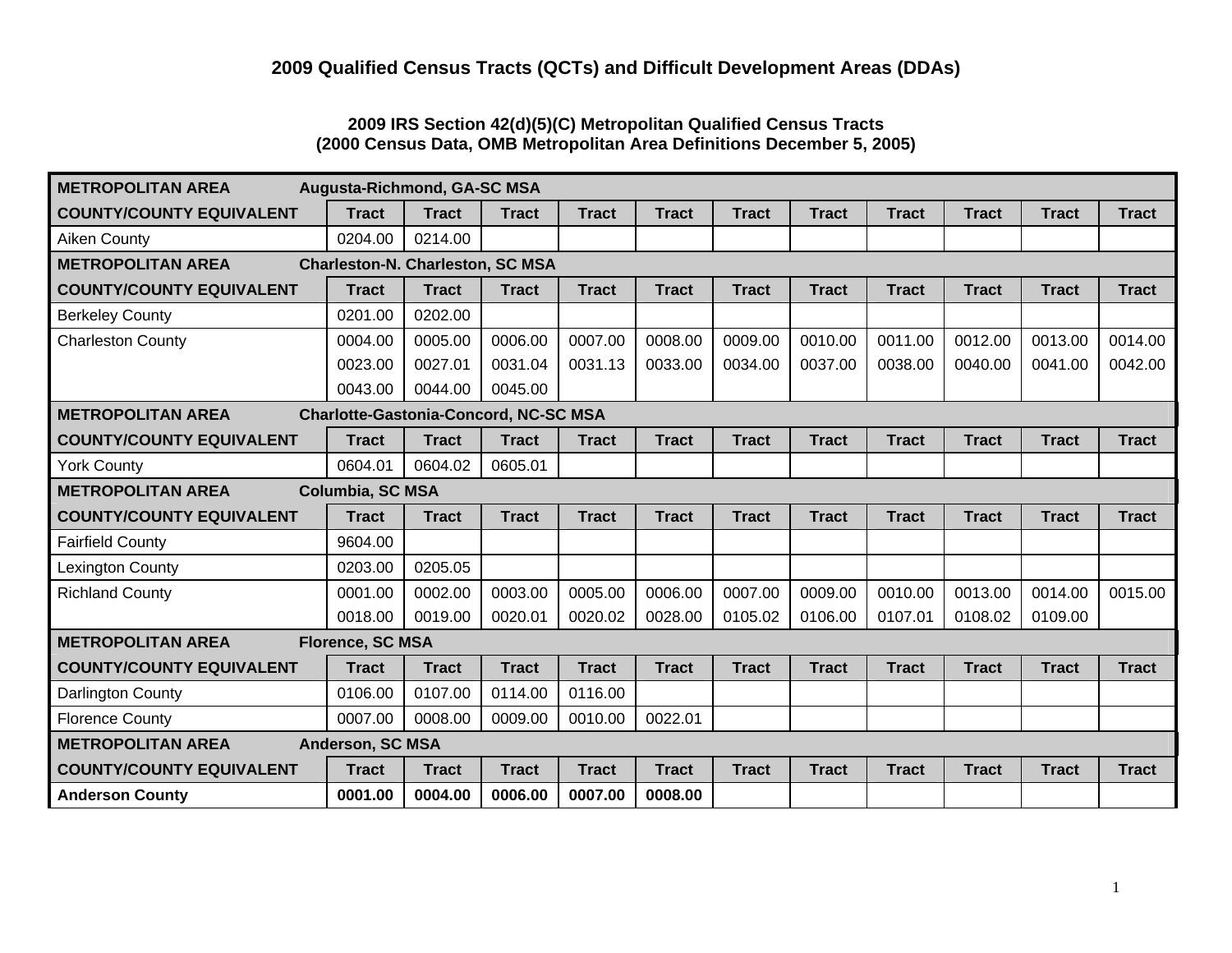### **2009 IRS Section 42(d)(5)(C) Metropolitan Qualified Census Tracts (2000 Census Data, OMB Metropolitan Area Definitions, December 5, 2005)-continued**

| <b>METROPOLITAN AREA</b>                                                   | <b>Greenville, SC MSA</b>  |              |              |              |              |              |              |              |              |              |              |
|----------------------------------------------------------------------------|----------------------------|--------------|--------------|--------------|--------------|--------------|--------------|--------------|--------------|--------------|--------------|
| <b>COUNTY/COUNTY EQUIVALENT</b>                                            | <b>Tract</b>               | <b>Tract</b> | <b>Tract</b> | <b>Tract</b> | Tract        | <b>Tract</b> | <b>Tract</b> | <b>Tract</b> | <b>Tract</b> | <b>Tract</b> | <b>Tract</b> |
| <b>Greenville County</b>                                                   | 0002.00                    | 0004.00      | 0005.00      | 0007.00      | 0008.00      | 0009.00      | 0010.00      | 0013.01      | 0021.04      | 0021.05      | 0021.08      |
|                                                                            | 0022.01                    | 0023.03      | 0023.04      | 0025.05      | 0034.00      | 0035.00      |              |              |              |              |              |
| <b>Pickens County</b>                                                      | 0111.02                    | 0112.01      |              |              |              |              |              |              |              |              |              |
| Myrtle Beach-Conway-North Myrtle Beach, SC MSA<br><b>METROPOLITAN AREA</b> |                            |              |              |              |              |              |              |              |              |              |              |
| <b>COUNTY/COUNTY EQUIVALENT</b>                                            | <b>Tract</b>               | <b>Tract</b> | <b>Tract</b> | <b>Tract</b> | <b>Tract</b> | <b>Tract</b> | Tract        | <b>Tract</b> | <b>Tract</b> | <b>Tract</b> | <b>Tract</b> |
| <b>Horry County</b>                                                        | 506.00                     | 507.00       | 704.00       |              |              |              |              |              |              |              |              |
| <b>METROPOLITAN AREA</b>                                                   | <b>Spartanburg, SC MSA</b> |              |              |              |              |              |              |              |              |              |              |
| <b>COUNTY/COUNTY EQUIVALENT</b>                                            | <b>Tract</b>               | <b>Tract</b> | <b>Tract</b> | <b>Tract</b> | Tract        | <b>Tract</b> | Tract        | <b>Tract</b> | <b>Tract</b> | <b>Tract</b> | <b>Tract</b> |
| <b>Spartanburg County</b>                                                  | 0203.01                    | 0204.00      | 0205.00      | 0208.00      | 0210.01      | 0217.00      |              |              |              |              |              |
| <b>METROPOLITAN AREA</b><br>Sumter, SC                                     |                            |              |              |              |              |              |              |              |              |              |              |
| <b>COUNTY/COUNTY EQUIVALENT</b>                                            |                            |              |              |              |              |              |              |              |              |              |              |
| <b>Sumter County</b>                                                       | 0007.00                    | 0008.98      | 0011.00      | 0013.00      | 0015.00      |              |              |              |              |              |              |

### **2009 IRS Section 42(d)(5)(C)Non-Metropolitan Qualified Census Tracts (2000 Census Data, OMB Metropolitan Area Definitions, December 5, 2005)**

| <b>SOUTH CAROLINA</b>           |              |              |              |              |              |              |              |              |              |              |              |
|---------------------------------|--------------|--------------|--------------|--------------|--------------|--------------|--------------|--------------|--------------|--------------|--------------|
| <b>COUNTY/COUNTY EQUIVALENT</b> | <b>Tract</b> | <b>Tract</b> | <b>Tract</b> | <b>Tract</b> | <b>Tract</b> | <b>Tract</b> | <b>Tract</b> | <b>Tract</b> | <b>Tract</b> | <b>Tract</b> | <b>Tract</b> |
| <b>Allendale County</b>         | 9702.00      | 9704.00      |              |              |              |              |              |              |              |              |              |
| <b>Bamberg County</b>           | 9601.00      | 9602.00      | 9603.00      |              |              |              |              |              |              |              |              |
| <b>Barnwell County</b>          | 9702.00      |              |              |              |              |              |              |              |              |              |              |
| <b>Beaufort County</b>          | 0001.00      |              |              |              |              |              |              |              |              |              |              |
| <b>Chesterfield County</b>      | 9506.00      | 9508.00      |              |              |              |              |              |              |              |              |              |
| <b>Clarendon County</b>         | 9605.00      | 9608.01      |              |              |              |              |              |              |              |              |              |
| <b>Colleton County</b>          | 9701.00      | 9703.00      |              |              |              |              |              |              |              |              |              |
| <b>Dillon County</b>            | 9701.00      | 9704.00      |              |              |              |              |              |              |              |              |              |
| <b>Georgetown County</b>        | 9802.00      | 9806.00      |              |              |              |              |              |              |              |              |              |